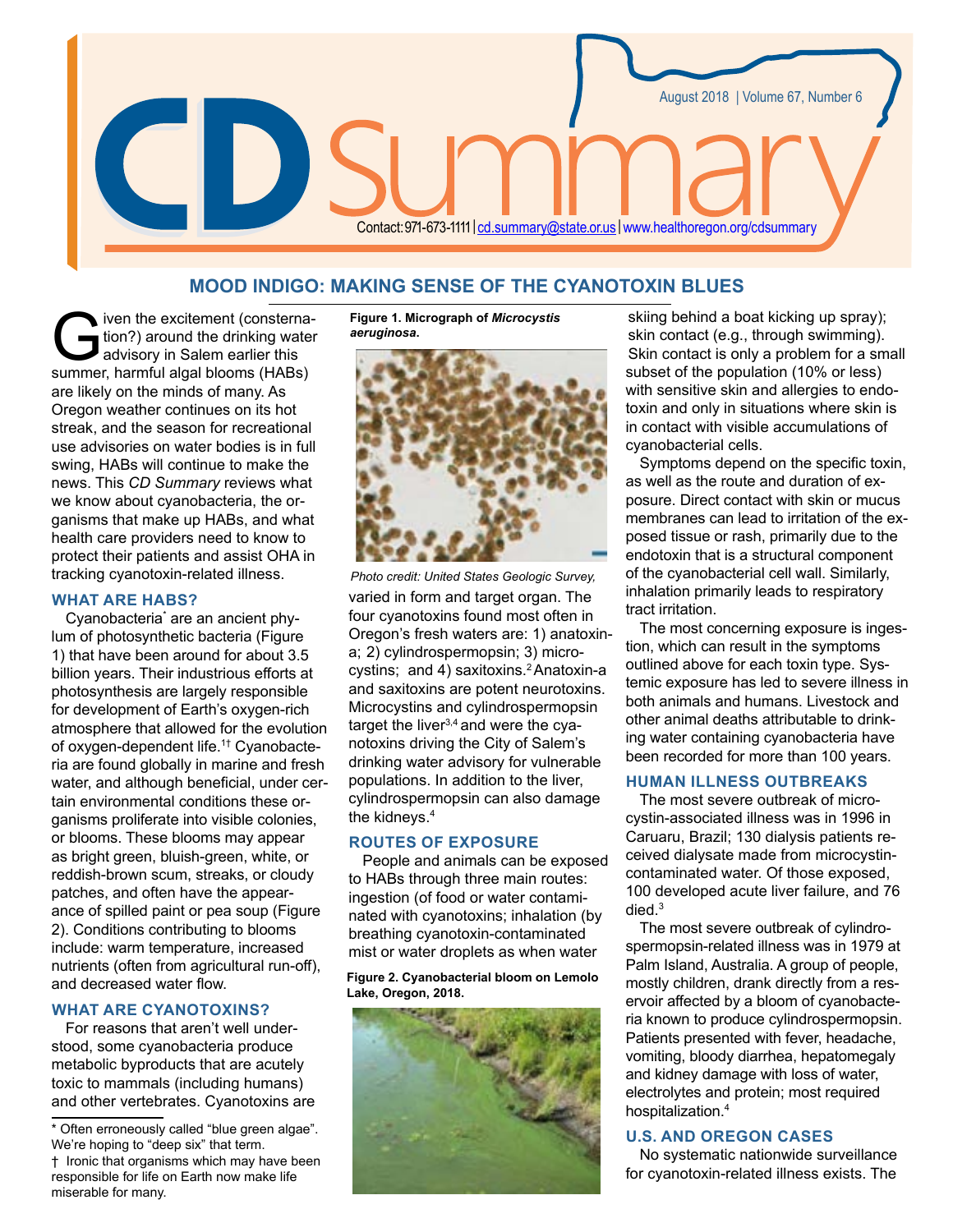best available data on cyanotoxinassociated human illnesses are from the CDC's Harmful Algal Bloomrelated Illness Surveillance System (HABISS). From 2007–2011 nationwide, HABISS counted 176 suspect, probable, or confirmed cases of human illness related to cyanotoxin exposure during recreational activities in bodies of fresh water.<sup>5</sup> Since 2008, the Oregon Public Health Division (PHD) has recorded 21 suspect and 3 confirmed cases of human illness associated with exposure to cyanobacterial blooms during recreational activities on fresh water bodies in Oregon; none were fatal. Since cyanotoxin poisoning is not a mandated reportable condition in Oregon, we assume these case counts underrepresent the burden of disease.

To date, no confirmed cases of human illness in the U.S. have been attributed to cyanotoxin exposure to water from a treated drinking water system. However, microcystin and cylindrospermopsin (the two cyanotoxins that most commonly affect drinking water systems) can cause non-specific gastrointestinal symptoms that could easily be confused with foodborne or infectious illness.

## **MAN'S BEST FRIEND SUSCEPTIBLE, TOO**

Dogs, given their penchant for flinging themselves into bodies of water, consuming large quantities of cyanobacterial scum, and licking cells and toxins from their fur, are a good sentinel species for cyanotoxin exposure. One study counted 367 suspected or confirmed cases of canine cyanotoxin poisoning in the U.S. between the late 1920s and 2012.<sup>6</sup> More than half of these poisonings were fatal; and, in most cases, the exposure was to cyanotoxins in fresh bodies of water.

While reporting of canine cyanotoxin poisoning to OHA is voluntary, we have recorded 10 possible, 1 probable and 2 confirmed cases of canine cyanotoxicity from 2008–2018. Most were fatalities. Again, we assume many canine cases are under-reported.

#### **SYMPTOMS**

The symptoms of cyanotoxin exposure depend on the type and concentration of cyanotoxin and the route of exposure.

Anatoxin-a intoxication in animals results in rapid onset (within minutes of exposure) loss of coordination, and, in severe intoxications, seizures and

respiratory paralysis: however, information on illness in humans is sparse.

Saxitoxin-associated illness has been linked to ingestion of contaminated shellfish, and, within minutes, can lead to paresthesia, vomiting, weakness, and, with high levels of intoxication, respiratory failure.<sup>7</sup>

Microcystin intoxication also has a rapid onset, $8$  within one hour, and can manifest as gastrointestinal symptoms or liver injury.

Cylindrospermopsin intoxication presents similarly, and can also lead to kidney injury. People and pets swimming in or near a cyanobacterial bloom might also develop rash or itching due to direct irritation from compounds found within the cell walls of the bacteria.

### **ADVISORY LEVELS**

The Environmental Protection Agency (EPA) has established health advisory levels for microcystin and cylindrospermopsin for drinking water and recreational waters.<sup>3,4</sup> Several groups are considered at higher risk, including the medically fragile, children age **≤**5 years, the elderly, pregnant women, nursing mothers (or, more accurately, the infants they're nursing), and those with underlying liver or renal disease. For recreational waters, protective levels were developed based on the amount of water children 6–11 years (the most exposed age group) typically ingest while swimming.

The OHA has adopted these EPA levels and used the same methods to develop levels for anatoxin-a and saxitoxin. Drinking water systems use the health advisory levels to issue donot-drink advisories that trigger recommendations for sensitive groups and the general public, as necessary. OHA uses the values to issue recreational use health advisories when fresh water bodies are affected by a bloom**.**

#### **TREATMENT**

There are no specific antidotes for cyanotoxins; if illness develops due to exposure, treatment is supportive. Vomiting and diarrhea are typically self-limited, and the goal is to avoid dehydration or electrolyte disturbance. For patients with known liver or kidney disease who report cyanotoxin exposure and become symptomatic, further evaluation is prudent.

#### **INVESTIGATING SOURCES**

 Though reporting of cyanotoxinrelated illness is not mandatory, OHA encourages reporting and performs passive surveillance and follow-up

interviews when possible. If you think something's brewing, or if you're thinking about cyanotoxins at all, please give us a call at 971-673-0440 (OHA's Harmful Algae Bloom Surveillance Program), or email us at [hab.health@state.or.us.](mailto:hab.health@state.or.us)

Cyanobacterial blooms can develop in any water body, so asking patients or pet owners about water body conditions at the time of exposure is helpful in determining if the illness was potentially cyanotoxin-related.

Characterizing the nature of exposure is important in classifying cyanotoxin-associated illness. Availability of toxin testing data from an implicated water body can make the difference between a probable, suspect, or confirmed case. This testing is typically done by the agency or entity that manages a given body of water. OHA's HABS program provides guidance to partners on best monitoring and sampling practices.‡ Ultimately, though, entities managing local water bodies have discretion as to whether and how closely to follow OHA guidance, or to sample at all.

#### **PREVENTION**

For the most part, limiting the risk of illness involves minimizing exposure to affected recreational waters until the bloom disappears. Specifically, encourage people to avoid swimming and or splashing in affected water, and to keep pets from swimming in or drinking the water. Upstream prevention of blooms may not be altogether possible, but reducing nutrient pollution from agricultural and urban runoff may be helpful.

#### **FOR MORE INFORMATION**

HAB advisories, general information about HABs, photos depicting cyanobacterial blooms, advisory guidance for partner agencies and information about how cyanotoxin recreational guideline values were developed can be found at

#### [www.healthoregon.org/hab](http://www.healthoregon.org/hab).

Find information for providers related to HABs in drinking water here: [www.oregon.gov/oha/PH/Healthy-](https://www.oregon.gov/oha/PH/HealthyEnvironments/DrinkingWater/Operations/Treatment/Pages/algae.aspx)[Environments/DrinkingWater/Opera](https://www.oregon.gov/oha/PH/HealthyEnvironments/DrinkingWater/Operations/Treatment/Pages/algae.aspx)[tions/Treatment/Pages/algae.aspx](https://www.oregon.gov/oha/PH/HealthyEnvironments/DrinkingWater/Operations/Treatment/Pages/algae.aspx).

The Centers for Disease Control and Prevention (CDC) has extensive information on their website: Harmful Algal bloom (HAB)-Associated Illness: [www.cdc.gov/habs/index.html.](http://www.cdc.gov/habs/index.html)

‡ [www.healthoregon.org/hab](http://www.healthoregon.org/hab)